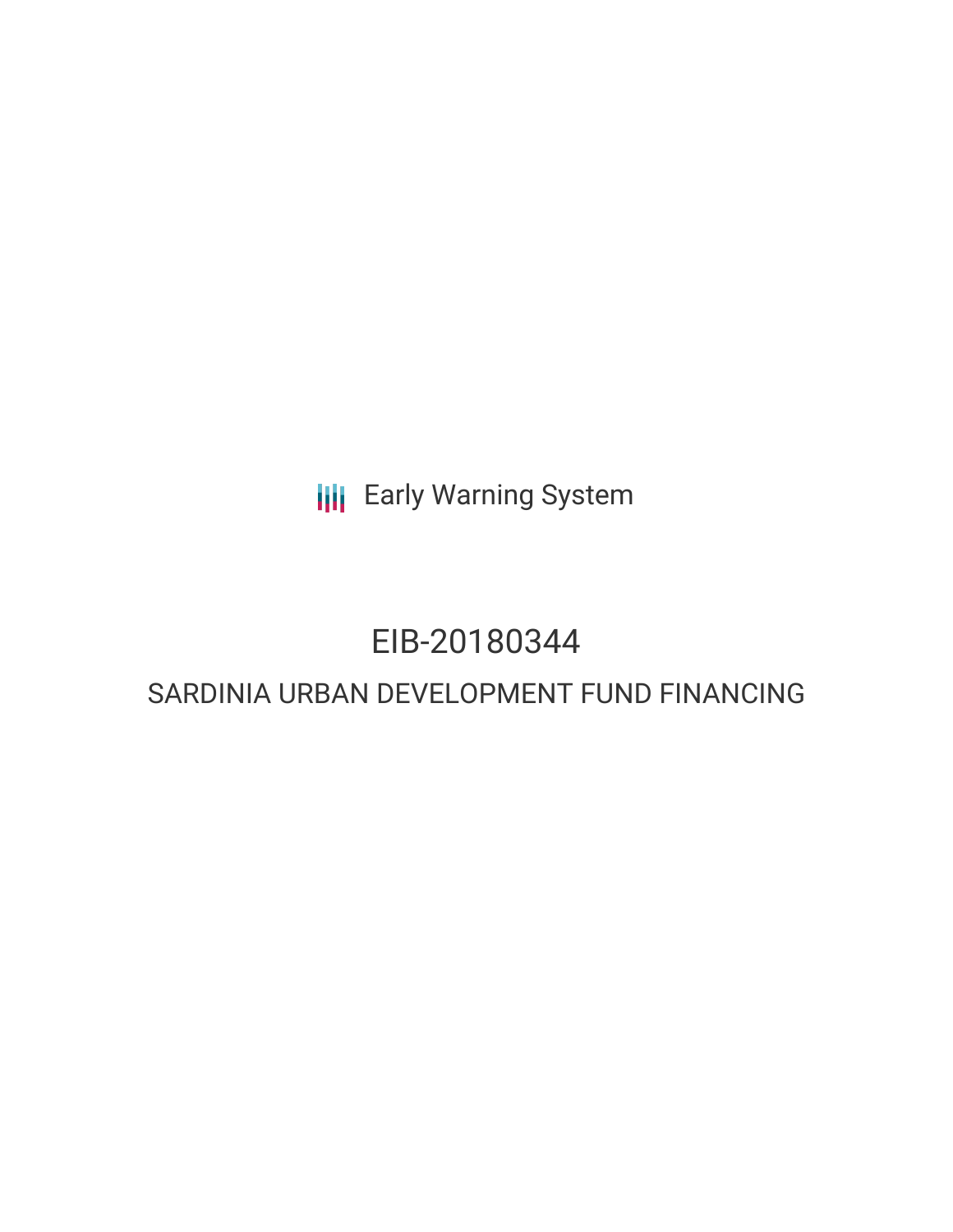

#### **Quick Facts**

| <b>Countries</b>               | Italy                          |
|--------------------------------|--------------------------------|
| <b>Specific Location</b>       | Sardinia                       |
| <b>Financial Institutions</b>  | European Investment Bank (EIB) |
| <b>Status</b>                  | Approved                       |
| <b>Bank Risk Rating</b>        | U                              |
| <b>Voting Date</b>             | 2019-12-06                     |
| <b>Borrower</b>                | <b>BANCO DI SARDEGNA SPA</b>   |
| <b>Sectors</b>                 | Energy, Infrastructure         |
| <b>Investment Type(s)</b>      | Loan                           |
| <b>Investment Amount (USD)</b> | $$29.86$ million               |
| <b>Loan Amount (USD)</b>       | \$29.86 million                |
| <b>Project Cost (USD)</b>      | \$94.00 million                |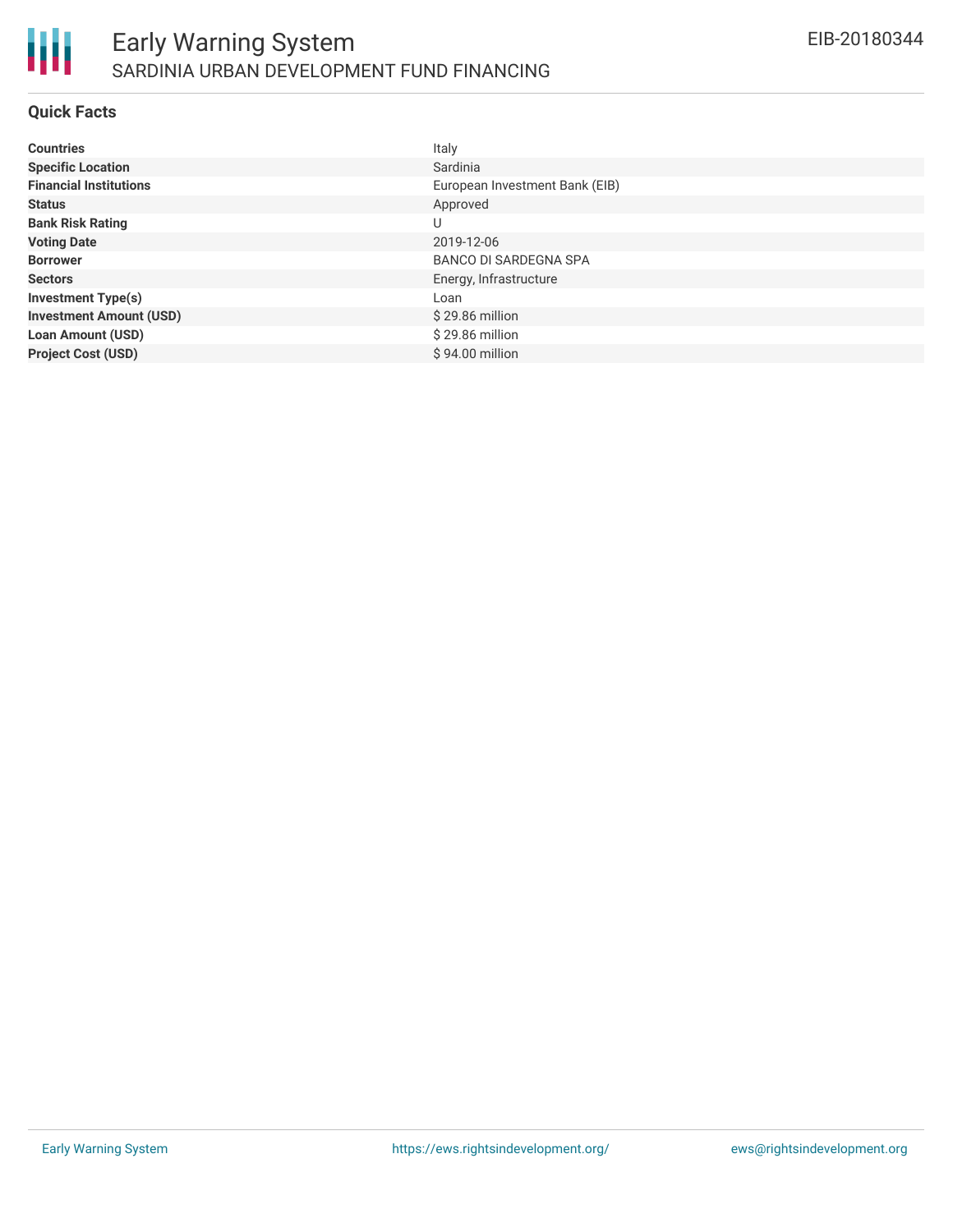



#### **Project Description**

According to EIB website, the project aims to support new investments in the area of sustainable urban development, energy efficiency and renewable energy. The loan will be provided under the Italian Urban Development Funds Programme (2015- 0753).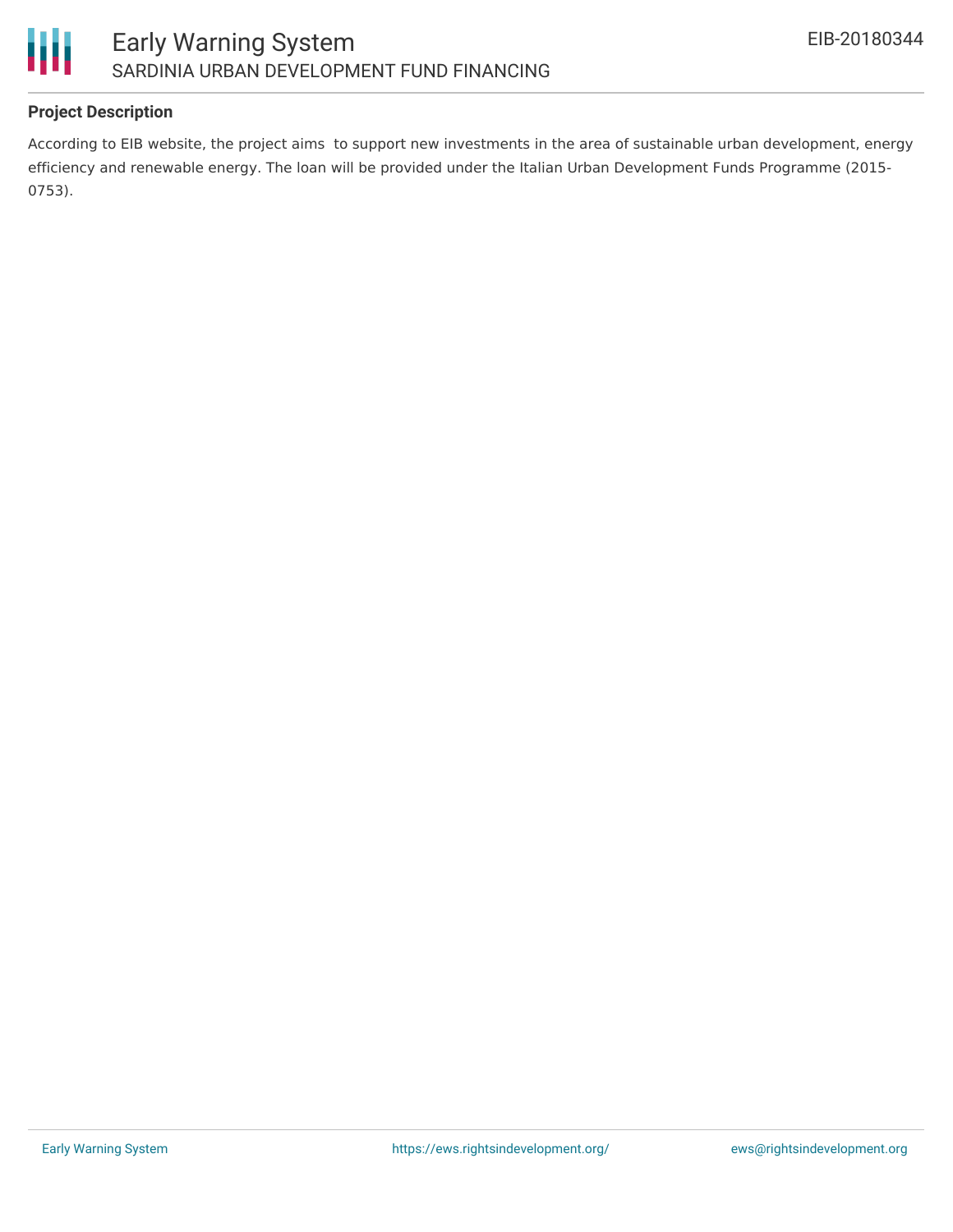#### **Investment Description**

European Investment Bank (EIB)

#### **Financial Intermediary**

Financial Intermediary: A commercial bank or financial institution that receives funds from a development bank. A financial intermediary then lends these funds to their clients (private actors) in the form of loans, bonds, guarantees and equity shares. Financial intermediaries include insurance, pension and equity funds. The direct financial relationship is between the development bank and the financial intermediary.

BANCO DI [SARDEGNA](file:///actor/2653/) SPA (Financial Intermediary)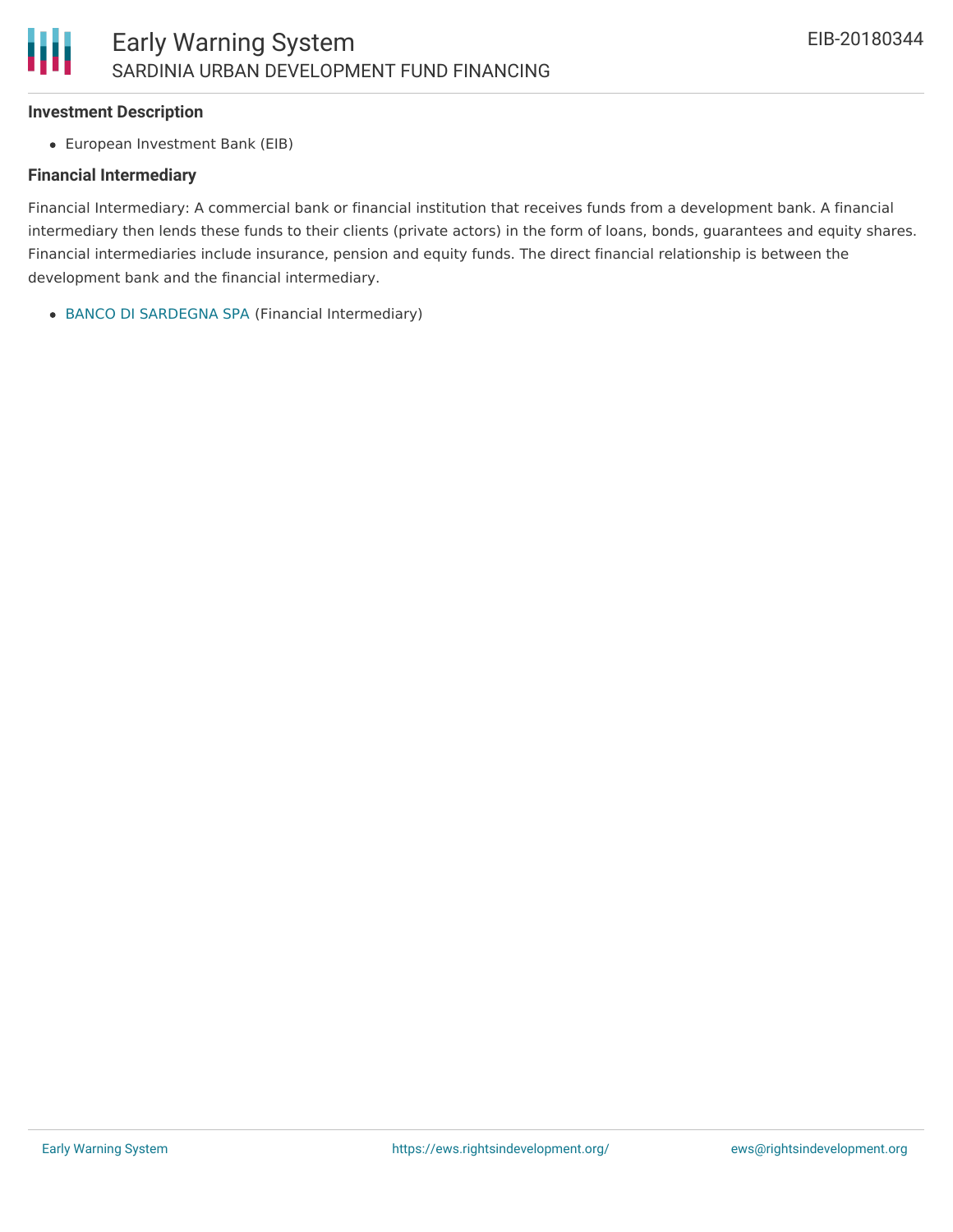

#### **Private Actors Description**

Banca di Sardegna S.p.A. provides banking services. The Bank offers loans, insurance policies, mortgages, and related finance products. Banca di Sardegna serves customers in Italy.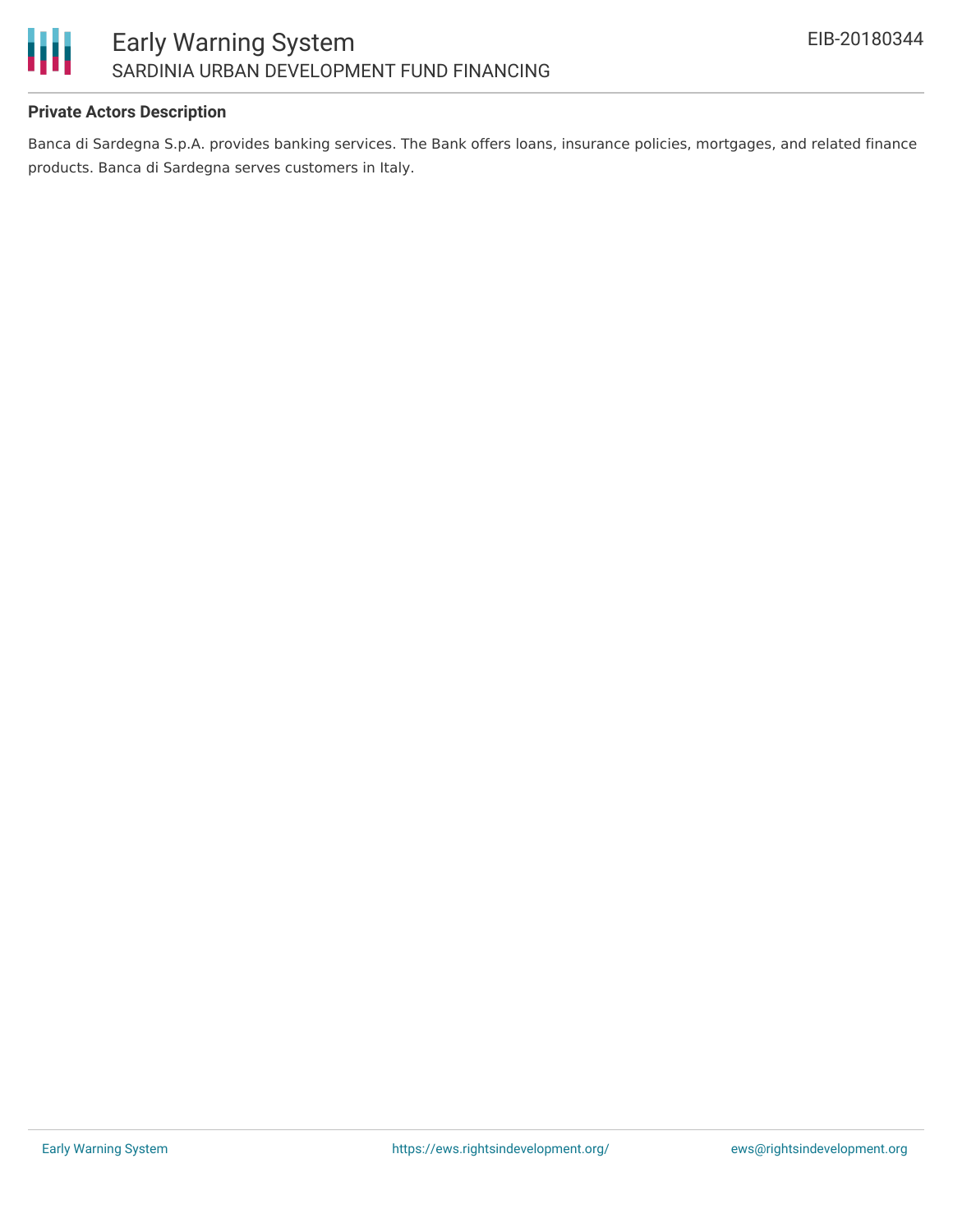#### **Contact Information**

No contact information provided at the time of disclosure.

#### **ACCOUNTABILITY MECHANISM OF EIB**

The EIB Complaints Mechanism is designed to facilitate and handle complaints against the EIB by individuals, organizations or corporations affected by EIB activities. When exercising the right to lodge a complaint against the EIB, any member of the public has access to a two-tier procedure, one internal - the Complaints Mechanism Office - and one external - the European Ombudsman. A complaint can be lodged via a written communication addressed to the Secretary General of the EIB, via email to the dedicated email address complaints@eib.org, by completing the online complaint form available at the following address: http://www.eib.org/complaints/form, via fax or delivered directly to the EIB Complaints Mechanism Division, any EIB local representation office or any EIB staff. For further details, check:

http://www.eib.org/attachments/strategies/complaints\_mechanism\_policy\_en.pdf

When dissatisfied with a complaint to the EIB Complaints Mechanism, citizens can then turn towards the European Ombudsman. A memorandum of Understanding has been signed between the EIB and the European Ombudsman establishes that citizens (even outside of the EU if the Ombudsman finds their complaint justified) can turn towards the Ombudsman on issues related to 'maladministration' by the EIB. Note that before going to the Ombudsman, an attempt must be made to resolve the case by contacting the EIB. In addition, the complaint must be made within two years of the date when the facts on which your complaint is based became known to you. You can write to the Ombudsman in any of the languages of the European Union. Additional details, including filing requirements and complaint forms, are available at: http://www.ombudsman.europa.eu/atyourservice/interactiveguide.faces